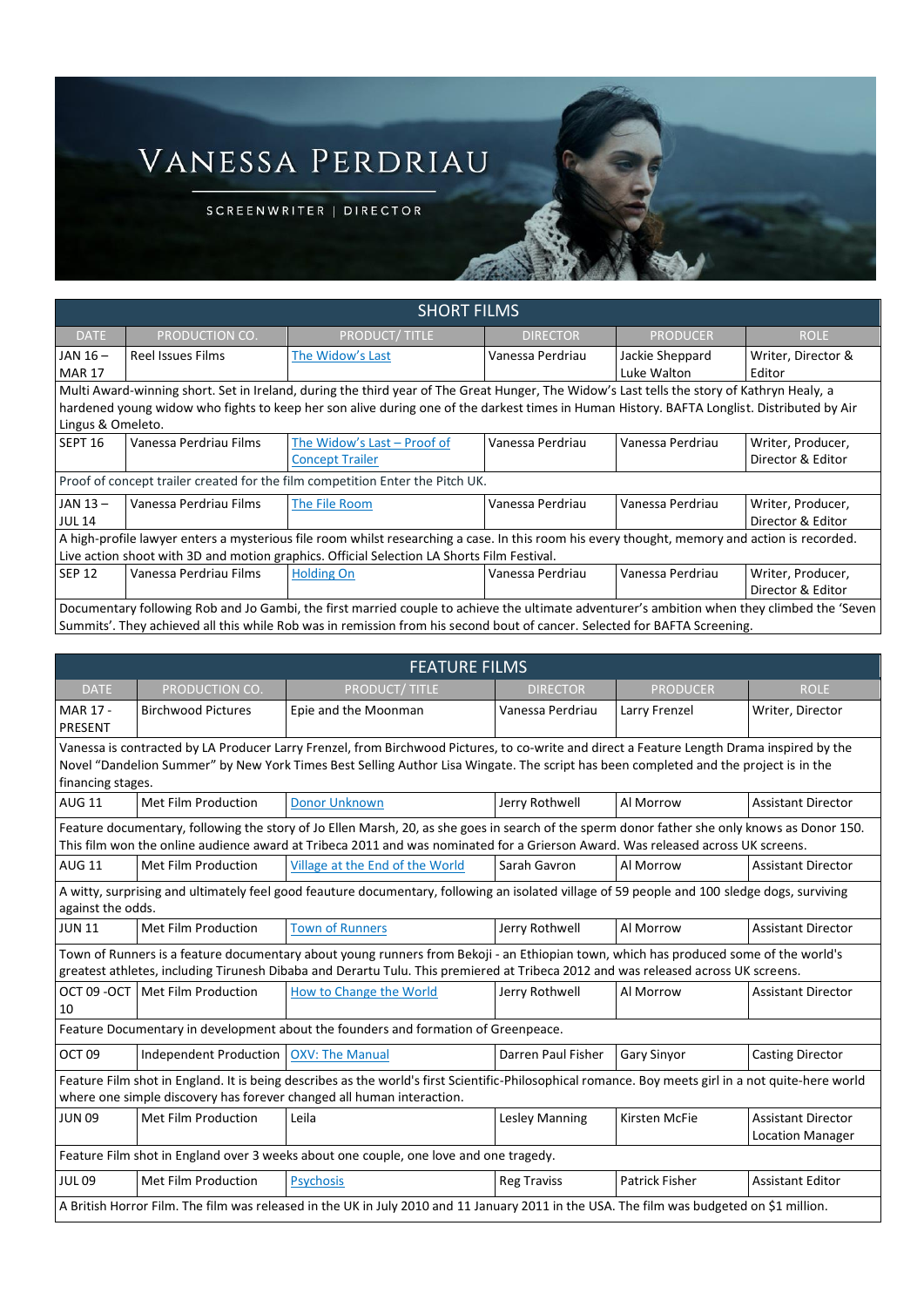| <b>CORPORATE</b>                                                                                                                                                                 |                                                        |                                                                                                                                                                                                                               |                  |                   |                                         |
|----------------------------------------------------------------------------------------------------------------------------------------------------------------------------------|--------------------------------------------------------|-------------------------------------------------------------------------------------------------------------------------------------------------------------------------------------------------------------------------------|------------------|-------------------|-----------------------------------------|
| <b>DATE</b>                                                                                                                                                                      | PRODUCTION CO                                          | <b>PRODUCT/TITLE</b>                                                                                                                                                                                                          | <b>DIRECTOR</b>  | <b>PRODUCER</b>   | <b>ROLE</b>                             |
| OCT <sub>14</sub>                                                                                                                                                                | Media Bounty                                           | Colgate - Bright Smiles,<br><b>Bright Futures</b>                                                                                                                                                                             | Vanessa Perdriau | Louise King       | Director                                |
|                                                                                                                                                                                  |                                                        | A film showcasing the Oral Health Programme "Bright Smiles, Bright Futures", that Colgate has rolled out across 3000 schools Nationwide.                                                                                      |                  |                   |                                         |
| APR 14-<br><b>MAY 14</b>                                                                                                                                                         | Red Earth Studios &<br><b>Critical Mass</b>            | Cancer Research UK - UV<br><b>Protection Campaign</b>                                                                                                                                                                         | Vanessa Perdriau | Vanessa Perdriau  | Director & Producer                     |
|                                                                                                                                                                                  | campaign to reach a younger audience.                  | A Series of four films for Cancer Research to raise awareness for UV protection and sun damage prevention. The films form the basis of a viral                                                                                |                  |                   |                                         |
| JUL $13-$<br><b>MAY 14</b>                                                                                                                                                       | <b>VP Films</b>                                        | <b>One Element Corporate</b>                                                                                                                                                                                                  | Vanessa Perdriau | Vanessa Perdriau  | Writer, Producer,<br>Director & Editor. |
|                                                                                                                                                                                  |                                                        | A series of four Corporate Films for One Element. Including: Trailer, Training in the Park, Join our Team and Events promos. Once these films<br>were released the company saw their subscription base increase by over 100%. |                  |                   |                                         |
| <b>APR 14</b>                                                                                                                                                                    | <b>Christian Vision</b>                                | Around the World                                                                                                                                                                                                              | Vanessa Perdriau | <b>Tom Harmer</b> | Self-Shooting<br>Director/Producer      |
| The film showcases different locations around the world. I was commissioned to shoot the London section of the film, which involved filming<br>scenes from daily life in London. |                                                        |                                                                                                                                                                                                                               |                  |                   |                                         |
| OCT <sub>13</sub>                                                                                                                                                                | <b>VP Films</b>                                        | <b>Alpha Corporate</b>                                                                                                                                                                                                        | Vanessa Perdriau | Vanessa Perdriau  | Writer, Producer,<br>Director, Editor.  |
| a day.                                                                                                                                                                           |                                                        | A five-minute short documentary on the story of a woman's journey through the Alpha Course. Shot in Sheringham, England over the course of                                                                                    |                  |                   |                                         |
| <b>AUG 13</b>                                                                                                                                                                    | <b>VP Films</b>                                        | <b>Magnify Journalistic Series</b>                                                                                                                                                                                            | Vanessa Perdriau | Vanessa Perdriau  | Writer, Producer,<br>Director, Editor.  |
|                                                                                                                                                                                  |                                                        | A black and white interview series of three corporate films for Magnify. Shot at various studios in London.                                                                                                                   |                  |                   |                                         |
| <b>JUL 13</b>                                                                                                                                                                    | <b>VP Films</b>                                        | Music Video "You & Me"                                                                                                                                                                                                        | Vanessa Perdriau | Vanessa Perdriau  | Writer, Producer,<br>Director, Editor.  |
|                                                                                                                                                                                  | Music Video of Ana Loback's Debut Single "You and Me". |                                                                                                                                                                                                                               |                  |                   |                                         |
| <b>MAY 13</b>                                                                                                                                                                    | <b>VP Films</b>                                        | <b>Ana Loback Short Promos</b>                                                                                                                                                                                                | Vanessa Perdriau | Vanessa Perdriau  | Writer, Producer,<br>Director, Editor.  |
|                                                                                                                                                                                  |                                                        | Three short films promoting the singer/songwriter Ana Loback in her lead up to the release of her EP.                                                                                                                         |                  |                   |                                         |
| <b>JUL 11</b>                                                                                                                                                                    | Hillsong                                               | <b>Hillsong Pre-Service</b>                                                                                                                                                                                                   | David Kennedy    | Gary Clarke       | Editor & Second<br>Camera               |
|                                                                                                                                                                                  | A Pre-roll played before Hillsong Church Services.     |                                                                                                                                                                                                                               |                  |                   |                                         |

| <b>PART-TIME POSITIONS</b>                                                                                                                                                                                                                                                              |                                                                                                                                              |                           |  |  |
|-----------------------------------------------------------------------------------------------------------------------------------------------------------------------------------------------------------------------------------------------------------------------------------------|----------------------------------------------------------------------------------------------------------------------------------------------|---------------------------|--|--|
| <b>DATE</b>                                                                                                                                                                                                                                                                             | <b>COMPANY</b>                                                                                                                               | <b>ROLE</b>               |  |  |
|                                                                                                                                                                                                                                                                                         | FEB 14 - JAN Turner Broadcasting: CNN Features & News Division                                                                               | Editor                    |  |  |
| 2021                                                                                                                                                                                                                                                                                    |                                                                                                                                              |                           |  |  |
|                                                                                                                                                                                                                                                                                         | Collaborating with award-winning producers and news anchors to edit multi-platform video content for CNN News and Features channels. I       |                           |  |  |
| have cut sizzle reels, daily news packages, digital and social packages and longer form documentaries spanning subjects such as the effects of                                                                                                                                          |                                                                                                                                              |                           |  |  |
| Climate Change in the Seychelles, the power of performing arts for children living in Nairobi's slums and the work of wildlife conservationist<br>Jane Goodall. Sponsored programming I have worked on for CNNi includes African Voices, CNN Equestrian, CNN Traders, Supercharged, CNN |                                                                                                                                              |                           |  |  |
|                                                                                                                                                                                                                                                                                         | Human to Hero, Inside Africa, CNN Style and Amanpour. All edits included VFX, Sound Design and Grading. See underlined links for examples of |                           |  |  |
| work:                                                                                                                                                                                                                                                                                   |                                                                                                                                              |                           |  |  |
| CNN INSIDE AFRICA - Jane Goodall: A BLOCK   B BLOCK   C BLOCK                                                                                                                                                                                                                           |                                                                                                                                              |                           |  |  |
| CNN INSIDE AFRICA - The power of dance in Nairobi's poorest communities: A BLOCK   B BLOCK   C BLOCK                                                                                                                                                                                    |                                                                                                                                              |                           |  |  |
| <b>CNN TRADERS - Rodriguez Guitars</b>                                                                                                                                                                                                                                                  |                                                                                                                                              |                           |  |  |
|                                                                                                                                                                                                                                                                                         |                                                                                                                                              |                           |  |  |
| FEB $12-$                                                                                                                                                                                                                                                                               | TrueQ Films                                                                                                                                  | <b>Production Manager</b> |  |  |
| <b>AUG 13</b>                                                                                                                                                                                                                                                                           |                                                                                                                                              |                           |  |  |
| In-house Production Manager for TrueQ Films, working on high-end commercials for companies such as Dyson, Bosch, Sony and The British                                                                                                                                                   |                                                                                                                                              |                           |  |  |
| Museum. During my time here, the company Director went on Maternity leave and entrusted me with the task of running the company in her                                                                                                                                                  |                                                                                                                                              |                           |  |  |
| absence. Work included:                                                                                                                                                                                                                                                                 |                                                                                                                                              |                           |  |  |
| Attending pre-production meetings and line managing during various Dyson commercial shoots, and managing other corporate shoots.<br>$\bullet$                                                                                                                                           |                                                                                                                                              |                           |  |  |
| Voice over casting for Dyson commercials and various clients as well as liaising and negotiating with agents on voice over and featured<br>$\bullet$                                                                                                                                    |                                                                                                                                              |                           |  |  |

- artist agreements. • Pursuing new business leads, meeting with potential clients and collaborators.
- Putting together comprehensive budgets, treatments, references and schedules for various pitches and jobs, ranging up to 200K.
- Concept and scripting collaborator for various film pitches.
- High-end client interface and expectation management.